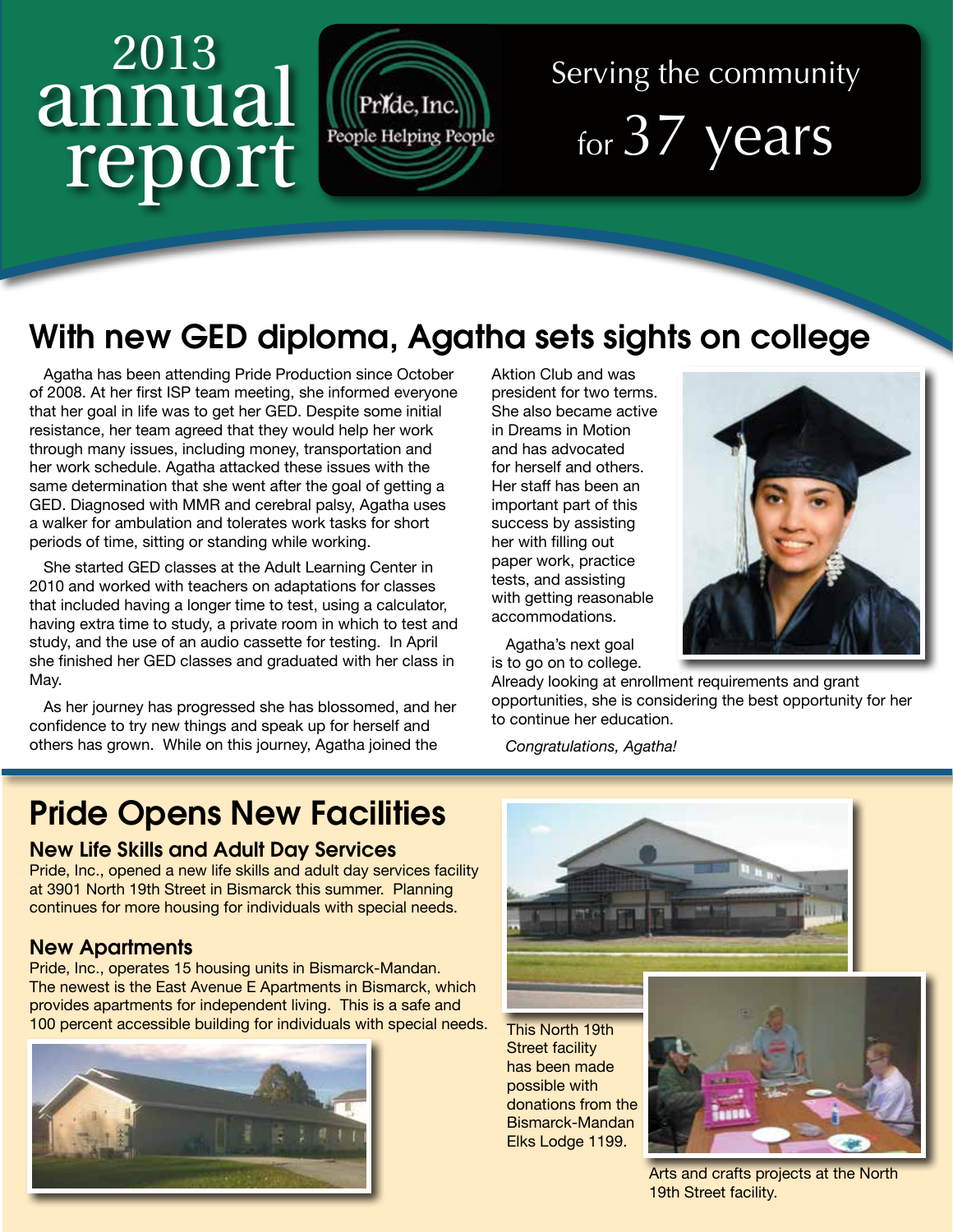## Pride's success stories

#### Robert

Eight-year-old freckled-faced Robert had lived in a world of violence, constant drug usage, and was neglected and verbally abused. He learned to care for himself because his mother was addicted and his stepfather a convicted felon. He bounced from one temporary place



to another and foster care failed because he was aggressive, defiant and out of control, lied and bullied others, and was kicked out of school several times.

At the Pride Manchester House, Robert worked on the two primary goals of building trust with caregivers and learning anger management skills. Because of his personal experience with adults who were not kind, gentle or supportive, he didn't trust adults. He needed to be in charge, to be the boss and to control things. He hadn't learned how to calm himself, and when angered, he flew into a rage, attacking others and breaking things. In spite of these problems, Robert was a very smart boy who learned quickly, was curious and creative, loved Legos and board games, and had a wonderful sense of humor.

At first, Robert avoided affection. He pulled away from touch and argued about every direction he was given. In school, he set limits on his peers and corrected their errors, making him not well liked. With staff using humor, reassurance, lots of one-on-one attention and teaching, practicing how to get along with others, having clear expectations and having time to calm himself, Robert learned to trust adults and to control his anger. Four months into treatment, Robert was asking for hugs and making positive comments about others. He attended tae kwon do and loved music time. He found he could express himself in art projects and that making mistakes was not disastrous. Community supports networked Rob with a cocoon of care and concern.

When Robert was ready for discharge from Pride Manchester House, a foster family stepped forward to take him in. As difficulties rose, they helped Robert face them. Rights of the biological parents were terminated since they could not care for Robert, and his foster family is hoping to adopt him. Robert loves being the leader, but now he can also follow. He is successful in school, learning advanced skills, making friends and keeping his anger in check. He is loving, affectionate and enthusiastic, eager to please and delighting in his new family!

#### Keith

While in high school Keith participated in work experiences through Pride's vocational program and shadowed on housekeeping and janitorial crews. This went so well that when he graduated he chose to receive vocational services from Pride and work with the janitorial crew. Keith has been a great addition to the crew and has flourished in confidence.

 When Keith and his parents started to look at his options of moving out on his own, they toured a Pride group home and found a great match. There, he has made great strides in personal growth, showing more independence, and moving from one task to the next on his job with little or no prompts from his supervisor. Keith has also accepted other job opportunities working on a weekend crew and assisting on different contracts at Pride Production.

Keith has become more familiar in the community. He recalls people he has met before and is happy to give them a high five. Keith likes to use his iPad when he would like to voice something, even if it's suggesting that his work supervisor pulls over for a cheeseburger and some fries. Pride, Inc., is happy to see Keith growing in all aspects of his life and continues to support him in his future adventures.

#### Larry

Larry loves to find uses for anything and has trouble letting go of items when he knows they have a use, no matter how small that use may be. Over the years Larry collected so many items he ran out of storage room. So, he set a goal to buy more cabinets, but he didn't know where he would put



them. After brainstorming with his staff he decided he would clean out his trailer to make more room. It was out with the old and in with the new when Larry and staff went to work one Saturday afternoon. After a couple hours of hard work, everything they threw out filled the back of a pickup and the back seat. Larry also cleaned out his shed to recycle his aluminum cans and staff helped him take them to a nearby recycle center. There, he found out he had recycled almost 200 pounds of cans! Larry was happy he was helping the environment and had a huge smile when he was issued a check worth \$80.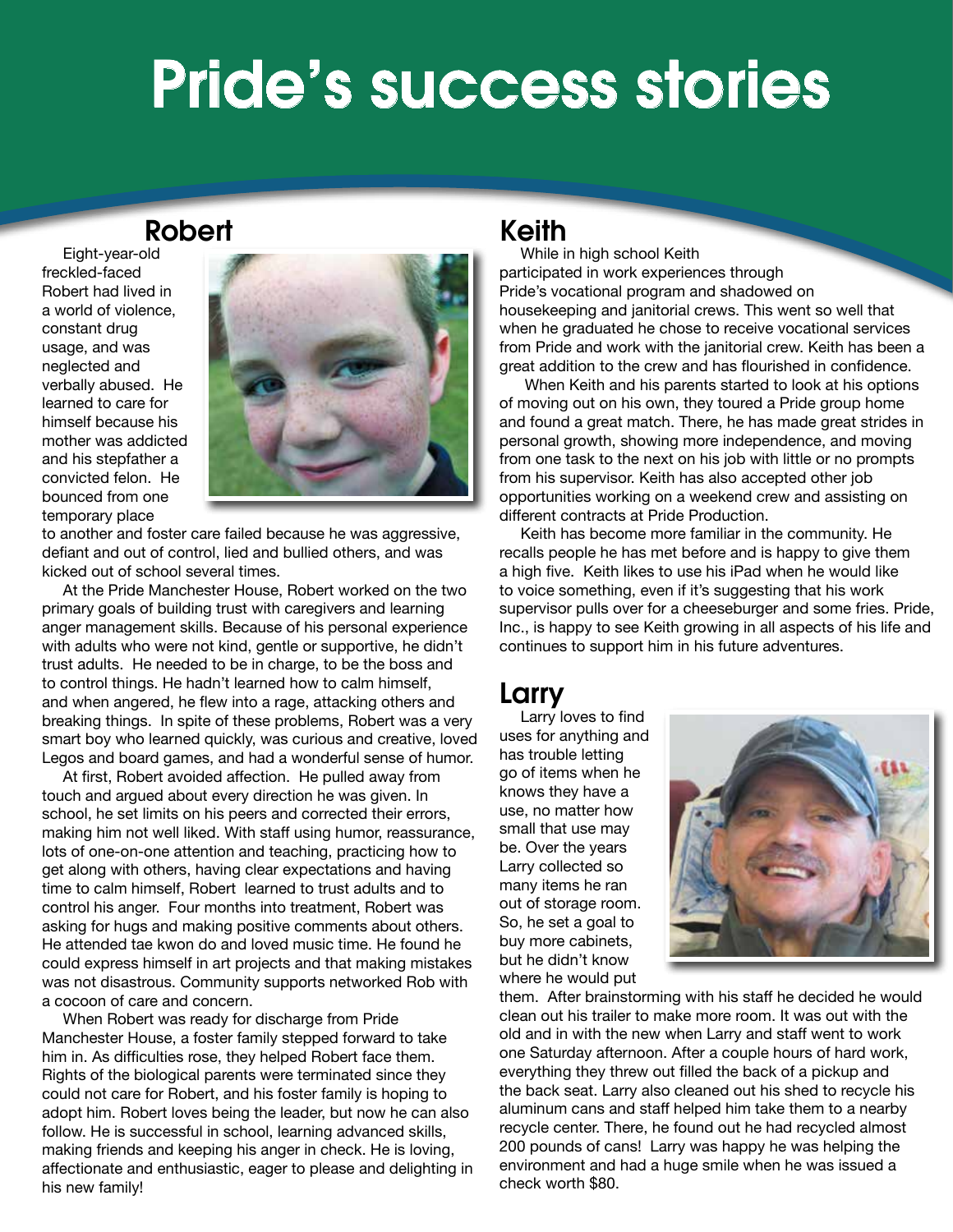#### Chris

Chris set a goal to spend a weekend with his girlfriend in Grand Forks, with whom he talks on the phone daily. After many months of planning with Chris's guardian, this goal was realized. In Grand Forks he and his girlfriend went to the movies, shopped at many stores, and Chris treated her to dinner. He is already planning to spend some more time with his girlfriend, who he would like to marry one day.

#### Tim

Tim had lived in a group home since the 1980s and is known as someone who does not like change. He grew frustrated with the loud noises at the group home and said he wanted to move, which was a big surprise to everyone. He visited 411 Sunset Place, liked the house and how quiet it was, and made the decision to move last October. He says this house is better than living in the group home, even though changes are still difficult for him. His parents were shocked at how well he adjusted to the change and how quickly he made up his mind to make such a big change after so many years in his other home.

#### John

John recently set a goal of getting a photo dialer hooked up to his phone that has several buttons that hold a picture of a person. Staff assisted John with programming phone numbers

into the appropriate picture. All John has to do is push the button with the picture of the person he wants to call. This helps him stay connected with important people in his life.

#### The Christmas card

The gentlemen from the Bozeman Avenue apartments had experienced many changes. One left, making room for another to join them. While they were all comfortable sharing apartments, an opportunity came for all of them to move to another building where they could live close together, but each have their own apartment. The transition took time and they faced lots of new challenges, but by working with staff they become independent in many more ways. One has gone from needing staff assistance with almost all areas of his life to being almost completely independent. After spending the summer moving and adjusting to the new place, they all took a vacation to the Black Hills of South Dakota. They experienced all the area has to offer and had much fun!

They were so thankful they wanted to tell everyone in their lives how much they appreciated them. So staff came up with the idea of a Christmas thank you card. It was a big hit! They got to hand the card to their families and staff and personally thank them. They were able to celebrate their successes with their loved ones like everyone else. Year after year, they received Christmas cards showing smiling faces and lives being lived to the fullest. This year, it was their smiling faces on the card!

## Pride in the Community



**Sled hockey and the set of the set of the set of the set of the set of the set of the set of the set of the set of the set of the set of the set of the set of the set of the set of the set of the set of the set of the set BountifulBaskets.org** 

Day of Caring



Meals on Wheels

Bountiful

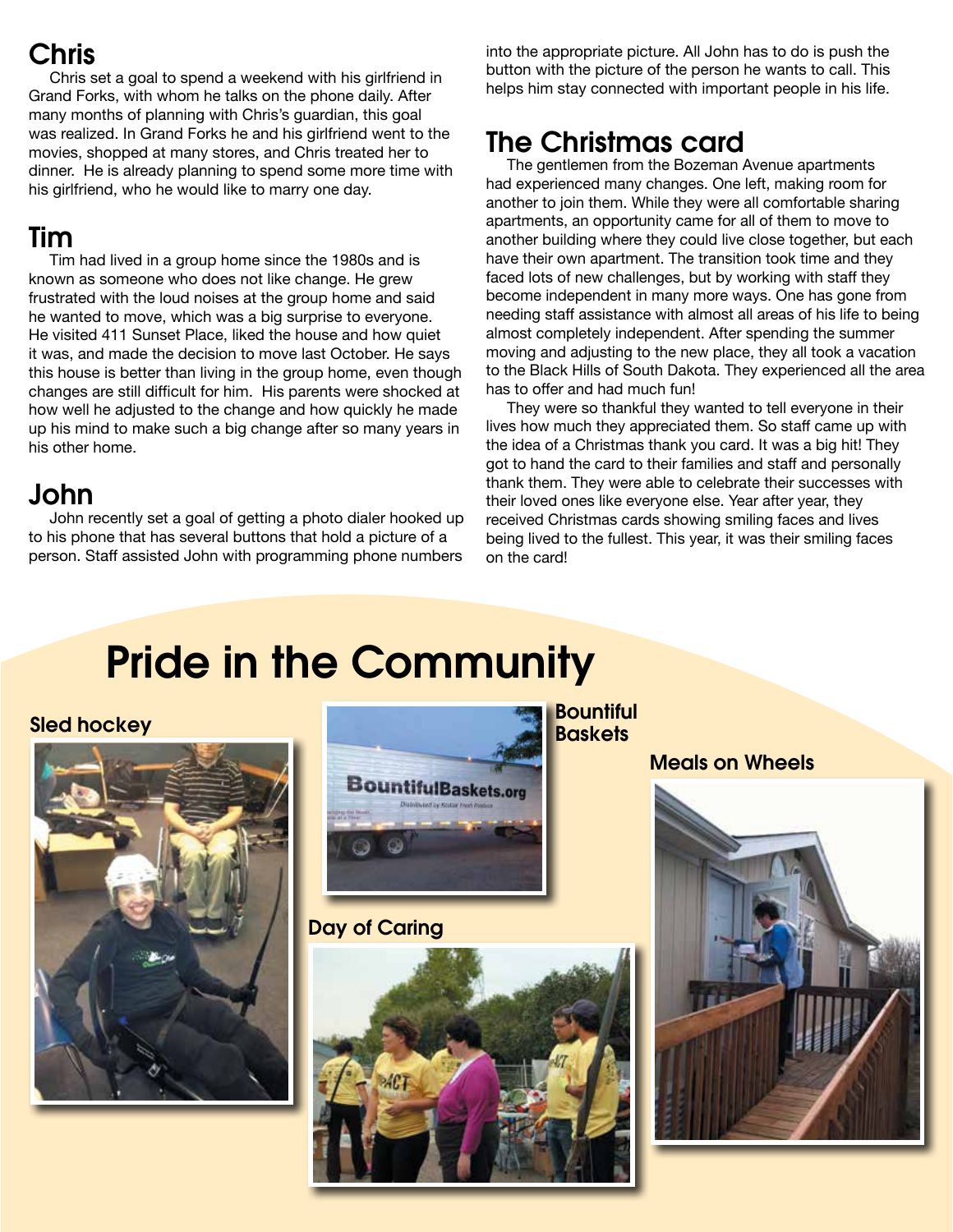Pride will be a visionary leader in pioneering innovative strategies and approaches to maximize personal growth and potential of the people it serves.

## **Staffing**

On June 30, 2013, 450 individuals worked at Pride, Inc. This year Todd Kocis, a 15-year veteran at Pride was named Direct Support Professional of the Year at the annual NDACP conference.

*Congratulations Todd!*



### Services

The average number of individuals Pride served during fiscal year 2012:

| <b>Vocational Services</b>            | 162 |
|---------------------------------------|-----|
| <b>Behavior Analyst</b>               | 80  |
| <b>Program Coordination</b>           | 130 |
| <b>Pride Manchester House</b>         | 30  |
| <b>Children &amp; Family Services</b> | 143 |
| <b>Redwood Village</b>                | 14  |
| <b>Nursing</b>                        | 121 |
| <b>Case Aide Services</b>             | 49  |
| <b>Residential Average</b>            | 121 |
| <b>Heritage Recovery Center</b>       | 5   |
| <b>Representative Payee</b>           | 127 |
| <b>Gracefully Aging</b>               | 5   |

### **Finance**

#### **2013-14 Budgets**

| <b>TOTAL</b>                     | \$16,239,880 |
|----------------------------------|--------------|
| <b>Donations</b>                 | 10,300       |
| <b>Pride Manchester Services</b> | 2,850,000    |
| <b>Pride Wilton Services</b>     | 720,000      |
| Pride, Inc.                      | \$12,659,580 |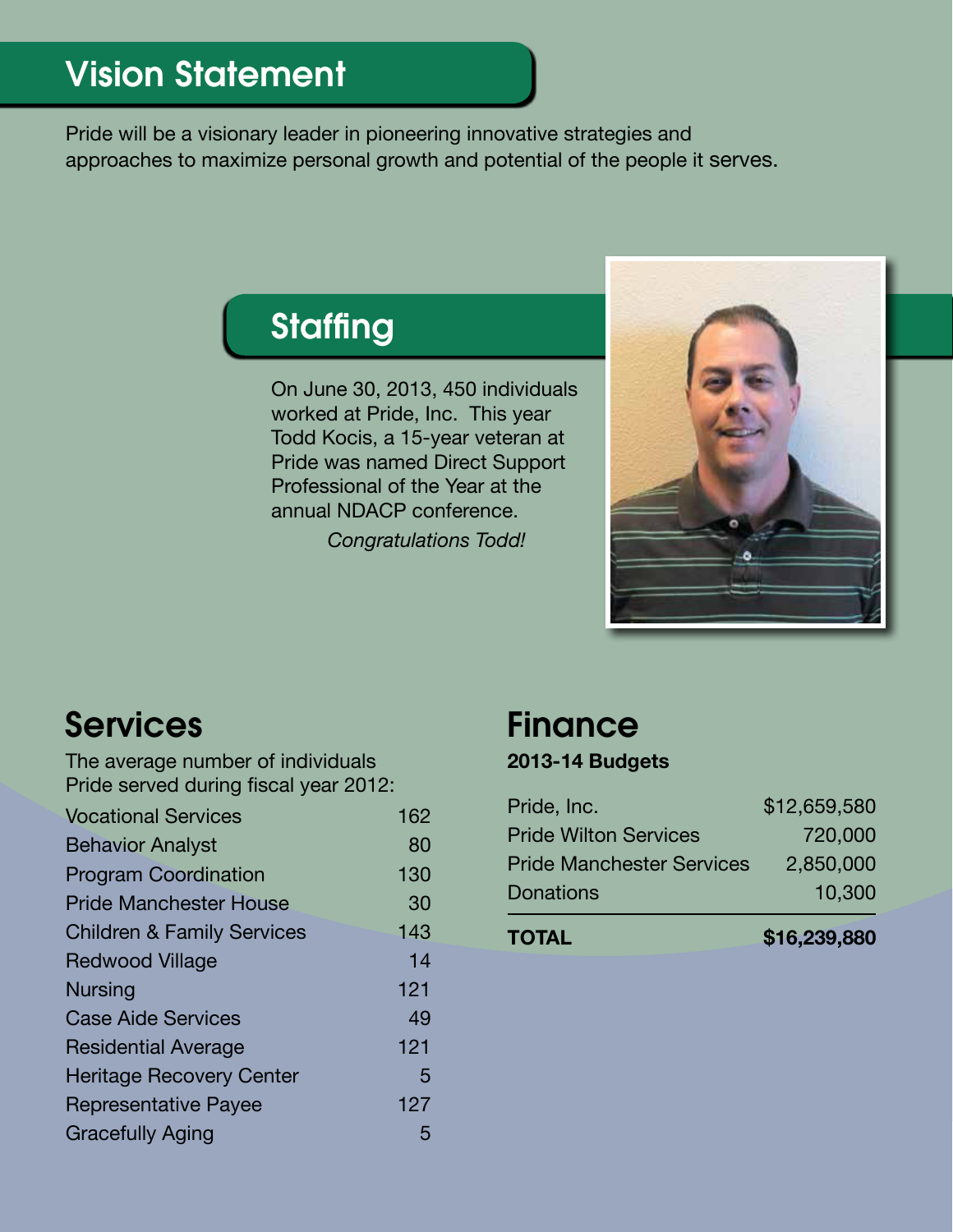## Celebration of Trees 2012 Participants



*This year's Celebration of Trees will be held at a new venue, the Bismarck Civic Center, on November 14 and December 6 to 8.*

*The Celebration of Trees helps Pride support many individuals in the community. This year the Donation Account wrote 88 checks that totaled \$38,279. Funds were used for food, clothing, housing, transportation, medical needs, utility bills and other expenses.*

## *Thanks to the following sponsors:*

Advanced Business Methods (ABM) American Bank Center American Family Insurance Anne Carlsen Center Anonymous Donor Awesome Signs Baker Family Medicine Bartlett & West Basin Electric Best Western Doublewood Inn Best Western Ramkota Hotel Bill Barth Ford BioLife Plasma Services Bis-Man Mayor's Committee Bismarck Cancer Center Bismarck Figure Skating Club Bismarck Tribune Bismarck-Mandan Elks BNC National Bank BNI Coal, Ltd. Bobcat Company Brady Martz & Associates Brown & Saenger Capital City Lions Club Capital Electric Coop. Captain Freddy's Cedric Theel Toyota Scion Century Link Chuppe Chiropractic Clear Channel Radio Cornerstone Bank

Dacotah Paper Dakota Eye Institute DFC Consultants Dutch Mill Florist EAPC Edgewood Vista Elizabeth Kramer Enable, Inc. Family Vision Clinic Fireside Office Solutions First Community Credit Union Flash Printing Hallmark Homes HDR Engineering Health EZ Heart River Animal Hospital HIT, Inc. House of Color Ideal Image Dentistry & Spa Just Jewelry Kirkwood Mall Office Kramer Agency Kupper Chevrolet-Subaru KXMB CBS 12 Labor Ready Laser Specialist Leach Foundation Mandan Kiwanis Metro Area Ambulance Midcontinent Communications Modern Eyes

North Dakota Grain Growers Assoc. Newman Outdoor Advertising Northern Coatings Odin's Tire & Auto Repair Office & Technology (OT) ORBITCOM, INC. Order of the Eastern Star Padgett Business Services Pearce & Durick Pride, Inc. Sam's Club Sanford Children's Hospital **Scheels** Schlosser Excavating Seifert Electric Shirt Shack, Inc. Simonson Station Stores Starion Financial Tailwind Tattoo Terry M. Richter Agency Thrivent Financial Twin City Roofing U.S. Bank United Blood Services United Tribes University of Mary Alumni Walmart North Walmart South Wells Fargo Bank Zorell's Jewelry Zuger Kirmis & Smith